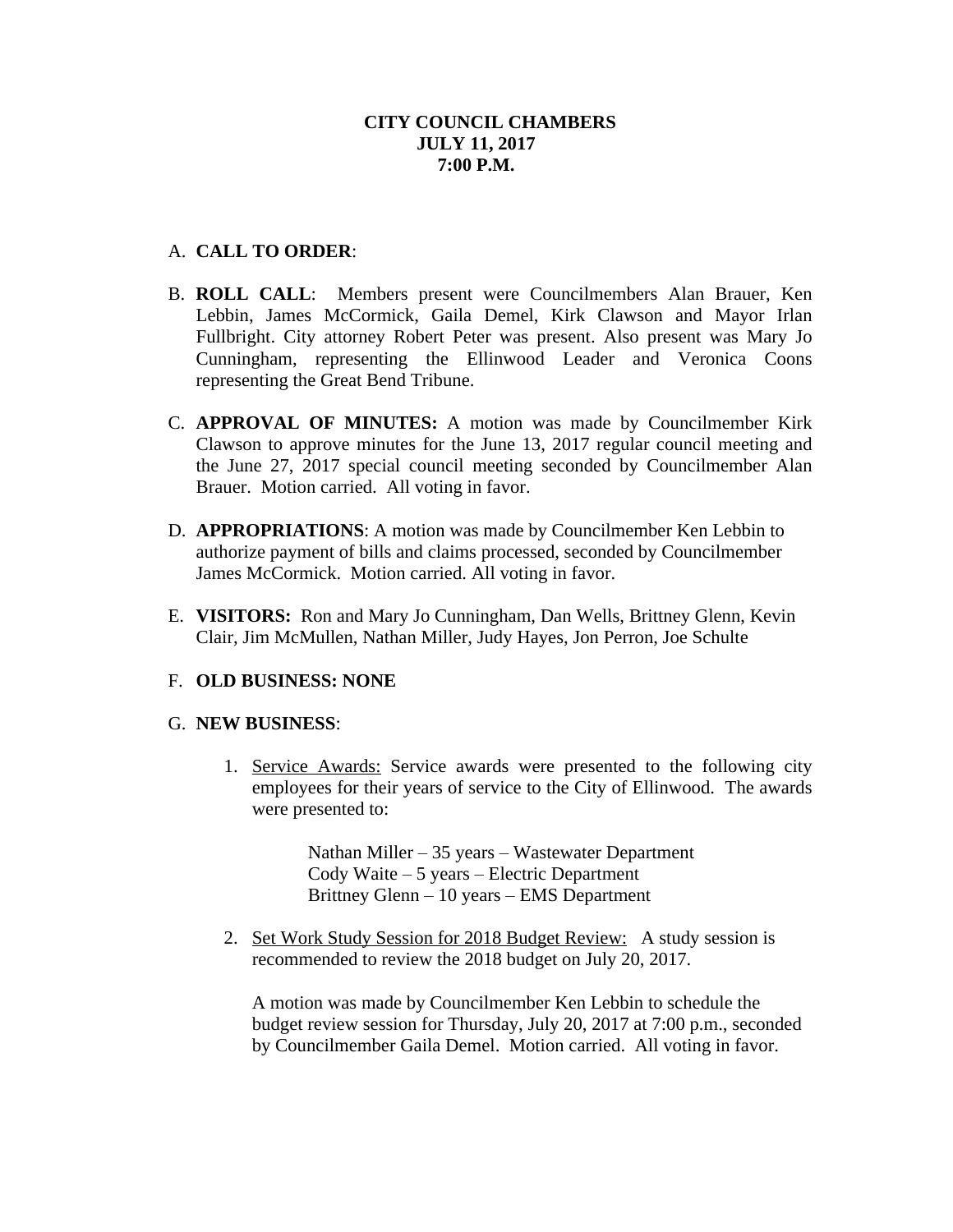3. Consideration of Ordinance Adopting 2017 Uniform Public Offense Code: The League of Kansas Municipalities publishes an updated Uniform Public Offense Code, which includes all criminal offenses not related to traffic. The City currently utilizes the 2014 Code.

A motion was made by Councilmember Gaila Demel to approve Ordinance 2017-2, an ordinance regulating public offenses within the corporate limits of the City of Ellinwood, Kansas incorporating by reference the "Uniform Public Offense Code for Kansas Cities," Edition of 2017. Councilmember Alan Brauer seconded the motion. Motion carried. All voting in favor.

4. Consideration of Ordinance Adopting 2017 Standard Traffic Offense Code: The League of Kansas Municipalities publishes an updated Standard Traffic Offense Code, which includes all traffic offenses. The City currently utilizes the 2014 Code.

A motion was made by Councilmember Alan Brauer to approve Ordinance 2017-3, an ordinance regulating traffic within the corporate limits of the City of Ellinwood, Kansas; incorporating by reference the "Standard Traffic Ordinance for Kansas Cities," Edition of 2017. Councilmember Kirk Clawson seconded the motion. Motion carried. All voting in favor.

5. Wolf Pond Blue-Green Algae Update: Dan Wells with Kansas Department of Health and Environment was present to provide council with information about the recent blue-green algae bloom that has occurred at Wolf Pond. Wolf Pond is currently under a "Public Health Warning"

Blue green algae is a bacteria. When certain conditions are present, such as high nutrient and light levels, algae can re-produce rapidly causing a "bloom" If the bloom contains blue-green algae then toxins may be produced.

Mr. Wells explained possible solutions to this issue. An alum treatment has been used in many instances however Wolf Pond is not deep enough for this to be an effective treatment. Mr. Wells explained that dredging the pond would be the City's best option.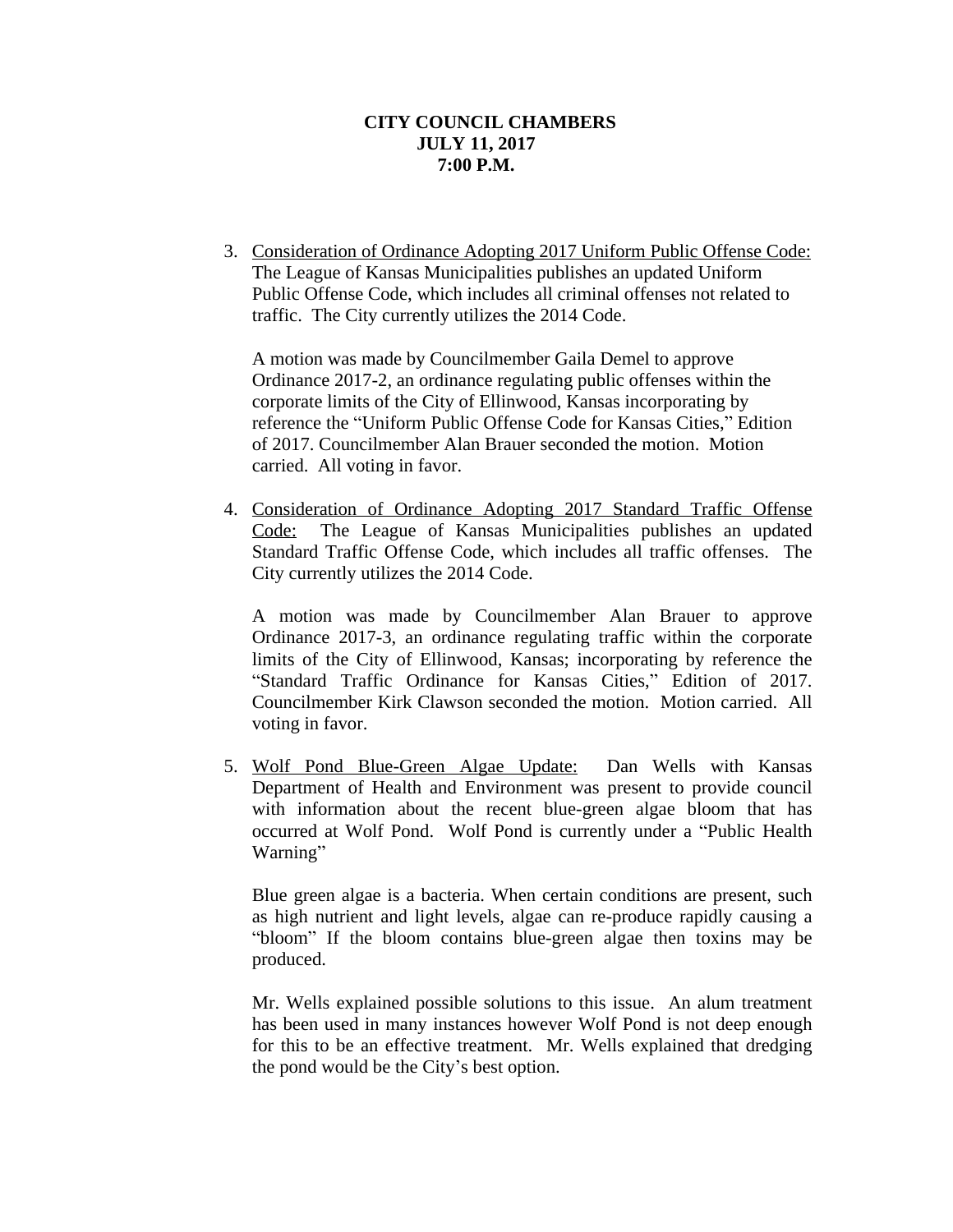- 6. Animal Medical Center Agreement for Kennel Services: Presented to council is an agreement with Animal Medical Center for animal control services. Council expressed concern regarding the boarding fees and the number of days that the City would be responsible for. City council directed staff to make changes to the agreement, establishing a limit on days of boarding and adding a clause that the City can end the contract at any time and submit the agreement back to Animal Medical Center for their consideration.
- 7. Resolution Authorizing Improvements for Bond Issue: Presented to council was a draft resolution authorizing the improvements of streets and addressing flood control issues within the City; declaring its official intent to issue certain tax-exempt obligations, and further authorizing the mayor and city clerk to execute and deliver such documents as are necessary in connection with such project and declaration. Staff explained the City is not bound by the estimated dollar amount of the bond issue included in this resolution. This resolution is the initial step to approving a bond issue and it enables the City to claim reimbursement for project expenses incurred to this point.

A motion was made by Councilmember James McCormick to approve Resolution 71117 authorizing the improvement of streets and addressing flood control issues within the city, declaring its official intent to issue certain tax-exempt obligations in an estimated amount of \$2,000,000 and further authorizing the mayor and city clerk to execute and deliver such documents. Councilmember Alan Brauer seconded the motion. Motion carried. All voting in favor.

8. Discuss Bond Financial Advisor and Bond Counsel: During a recent study session, Greg Vahrenberg with Piper Jaffray made a presentation to council regarding a potential bond issue. Staff explained that council needs to approve a financial advisor and a bond counsel company to continue with the bond issue process.

A motion made by Councilmember Gaila Demel to approve Piper Jaffray and Co. as Bond financial advisor and approve Triplet, Woolf, Garretson, LLC as bond counsel, seconded by Councilmember Kirk Clawson. Motion carried. All voting in favor.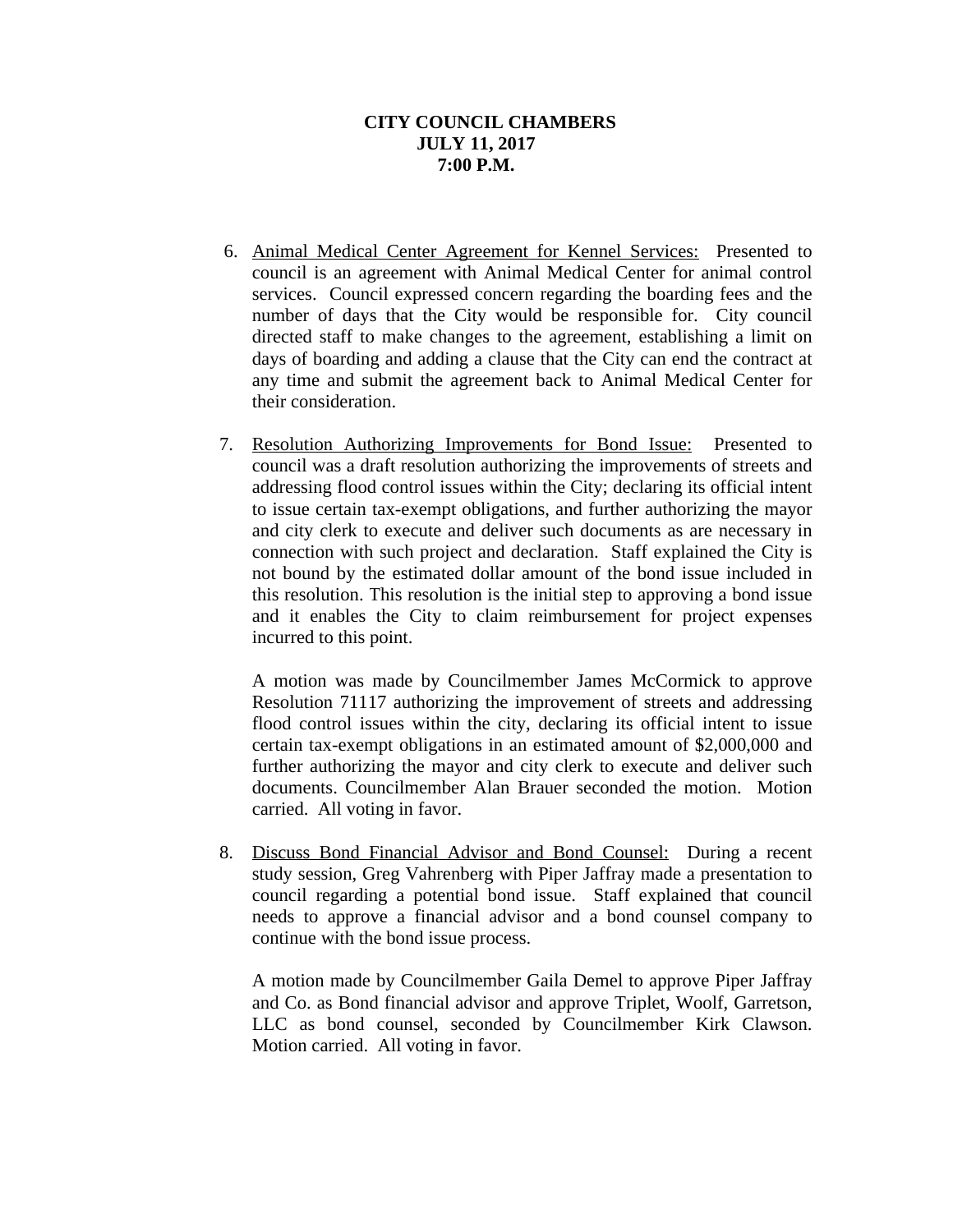9. Consideration of Change to City Office Hours: Staff is requesting council consider changing the city office hours to 7:00 a.m to 4:00 p.m. The current hours are 7:30 to 5:00. Staff explained the office is normally busier from 7:30 to 8:00 than it is from 4:00 to 5:00. This will allow customers the opportunity to take care of business earlier in the day.

A motion was made by Councilmember Gaila Demel to change the office hours to 7:00 a.m. to 4:00 p.m. beginning August 1, 2017, seconded by Councilmember James McCormick. Motion carried. All voting in favor.

 10. Executive Session for Non-Elected Personnel: An executive session is requested to discuss an individual employee's performance pursuant to the non-elected personnel matter exception, K.S.A. 75-4319(b)(1). A motion was made by Councilmember Alan Brauer to recess into executive session for fifteen (15) minutes to discuss an individual employee's performance pursuant to the non-elected personnel matter exception, K.S.A. 75- 4319(b)(1), with Robert Peter, city attorney and Chris Komarek, city administrator present. The open meeting will resume in council chambers at 9:00 p.m. Councilmember Gaila Demel seconded the motion. Motion carried. All voting in favor. The governing body recessed into executive session at 8:45 p.m.

Meeting reconvened at 9 :00 p.m. No action taken. A motion was made by Councilmember Alan Brauer to adjourn into executive session for an additional fifteen (15) minutes to discuss an individual employee's performance pursuant to the non-elected personnel matter exception, K.S.A. 75-4319(b)(1), with Robert Peter, city attorney and Chris Komarek, city administrator present. The open meeting will resume in council chambers at 9:15 p.m. Councilmember Gaila Demel seconded the motion. Motion carried. All voting in favor. The governing body recessed into executive session at 9:00 p.m.

Meeting reconvened into regular session at 9:15 p.m. No action taken.

**REPORTS**: (These reports were given prior to executive session)

- 1. Municipal Court Report: Presented to Council was the Municipal Court Report for June, 2017.
- 2. Utilities Production Report: Presented to Council was the Utilities Production Report.